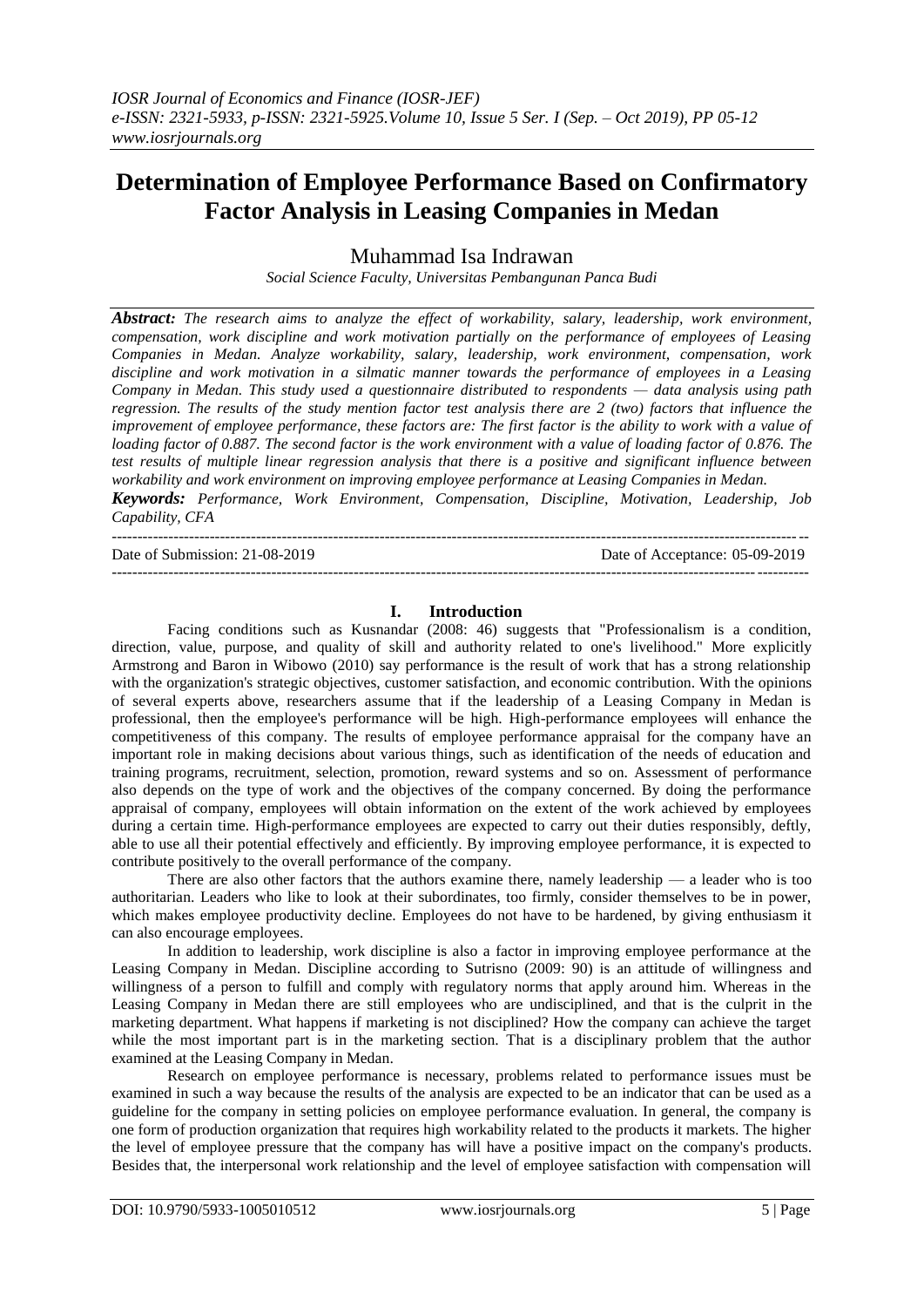also color access to employee performance. The more harmonious the working relationship of employees and the more satisfied employees are towards compensation; the more productive the results will be.

This research is more a case study on a Leasing Company company in Medan by raising the subject matter of whether work ability has a significant effect on employee performance, whether satisfaction with compensation has a significant effect on employee performance, whether discipline affects employee performance and whether leadership style also has a significant effect on the performance of employees at a Leasing Company in Medan? By emphasizing the problems on performance problems, the objectives to be achieved in this study include efforts to analyze the effect of work ability on employee performance, to analyze the effect of work salaries on employee performance, to analyze the influence of leadership styles on employee performance, to analyze the influence of the work environment, to analyze the effect of compensation, to analyze the influence of discipline and to analyze the effect of work motivation on compensation on employee performance at a Leasing Company in Medan.

Based on the data that there is an increase in employee performance results in the medium and low categories, where the employee performance in the medium category continues to increase while the low category falls in 2016 from 3 to 5 people. The decline in employee performance is especially from the staff section. From this performance appraisal, the researcher wants to find out what causes the decline in the productivity of the employees of the Leasing Company in Medan.

## **II. Literature Review**

Employee performance is the result achieved from what has been done, done by someone in carrying out work or assignments. Performance is a work achievement or performance, that is the result of work for a certain period compared to various possibilities. The performance of an employee is an individual thing because each employee has a different level of ability in carrying out work tasks. Tsai (2008) satisfaction in performance can be expressed in feelings felt by subordinates to leaders. There is satisfaction with coworkers where the feelings felt by employees establish working relationships with coworkers. Performance is the result of work that has a strong relationship with the organization's strategic goals, customer satisfaction, and contributes to the economy. Performance is about doing work and the results achieved from work (Hamali, 2016). Performance is the real behavior that is displayed by everyone as the work performance produced by employees by their role in the company. Employee performance is a very important thing in the company's efforts to achieve its goals (Zainal et al., 2014).

Employee performance can be measured using dimensions (Dessler, 2009). The dimensions of employee performance are good, namely: Quality of work. The quality of work is accuracy, accuracy and acceptable work done. Productivity. Productivity is the quantity and efficiency of work produced in a certain period. Job knowledge. Job knowledge is the skills and practical or technical information used at work. Reliability. Reliability is the extent to which an employee can be relied upon for completion and follow-up in the task. Attendance is the extent to which the employee is on time, observing the specified rest or meal period and the overall attendance record. Independence. Independence is the extent to which work is carried out with supervision or without supervision.

Performance appraisal is the basis used in determining compensation. Performance appraisal is a key factor for developing an organization effectively and efficiently. According to Handoko (2001: 135) work, performance assessment is a process through which an organization evaluates or evaluates employee performance.

## **III. Method of Research**

According to Rusiadi (2014: 12), "Quantitative research is a study that aims to determine the degree of relationships and patterns/forms of influence between two or more variables, where with this research a theory will be built which serves to explain, predict and control a symptom." This study discusses the determinants of employee performance improvement in Leasing Companies in Medan, including work ability, salary, leadership, employment limitation, compensation, discipline, and work motivation to analyze determinants of improving employee performance with CFA factor analysis.

#### **1.** *Confirmatory Factor Analysis / CFA*

Furthermore, a factor analysis is conducted which aims to find a way to summarize the information in the original (initial) variable into a set of new dimensions or variates (factors) with the formula: Xi = Bi1 F1 + Bi2 F2 + Bi3 F3 + Bi4 F4 ................+ Viµi

Dimana :

- Xi = Variabel ke-i yang dibakukan
- Bij = Koefisien regresi parsial yang untuk variabel i pada *common factor* ke-j
- Fbj =*Common factor* ke-i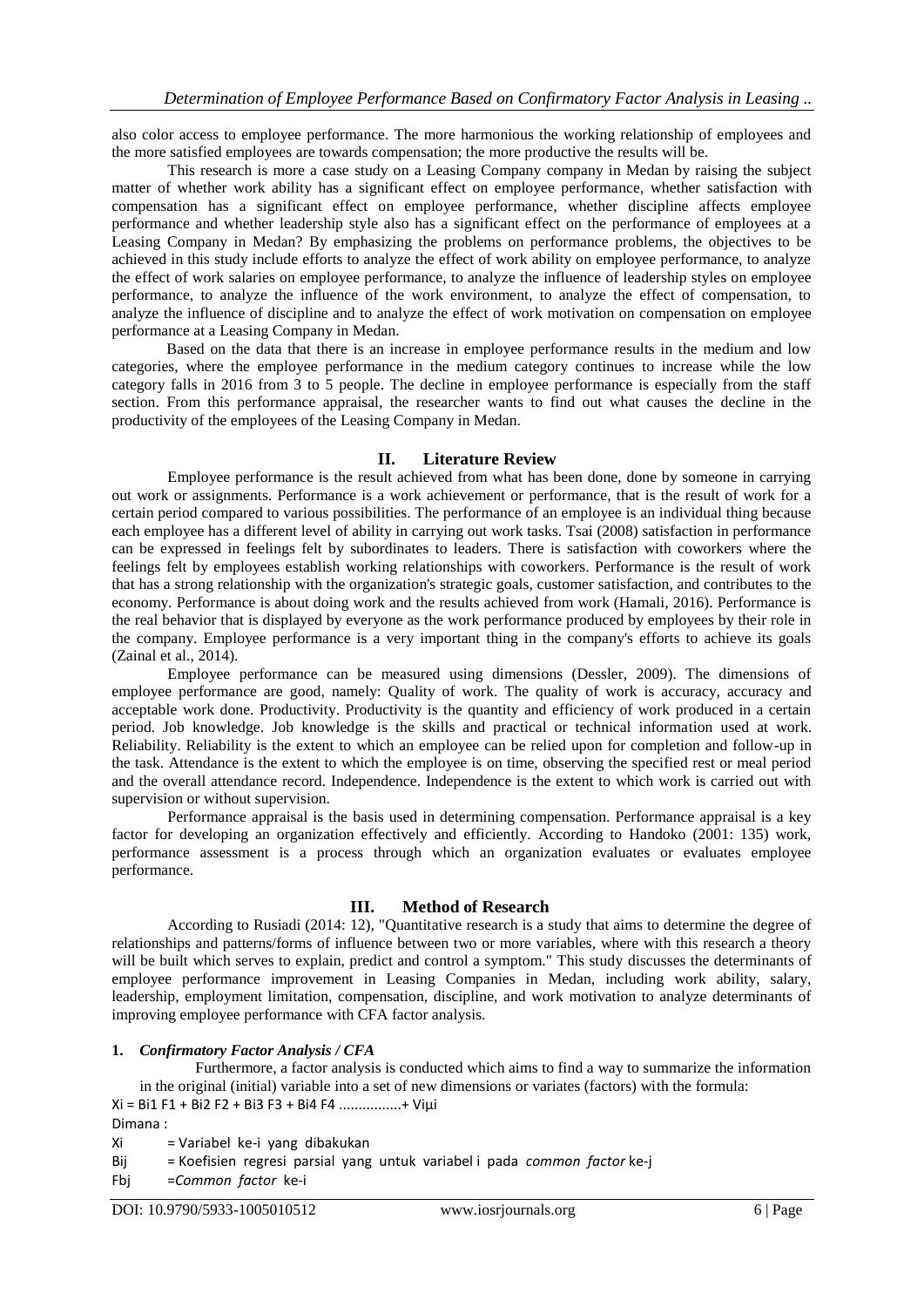- Vi =Koefisien regresi yang dibakukan untuk variabel ke-i pada faktor yang unik ke-i
- µi = Faktor unik variabel ke-i
- a) Test criteria: factors are stated to be the dominant factor when having a component matrix coefficient> 0.5. Specifically for Factor Analysis, a number of the following assumptions must be fulfilled: (Santoso, 2011)
- b) a) Correlation between Independent variables. Correlation or correlation between independent variables must be strong enough, for example above 0.5.
- c) b) Partial Correlation. The magnitude of partial correlation, the correlation between the two variables by assuming that the other variables remain, must be small. In SPSS detection of partial correlation is given through the choice of Anti-Image Correlation.
- d) c) Testing the entire correlation matrix (correlation between variables), which is measured by the amount of Bartlett Test of Sphericity or Measure Sampling Adequacy (MSA). This test requires a significant correlation between at least several variables.
- e) d) In some cases, the normality assumption of the variables or factors that occur should be fulfilled.

## **IV. Result and Discussion**

The first thing to do in factor analysis is to assess which variables are feasible to be included in the next analysis. Factor analysis requires that the data matrix must have sufficient correlation so that a factor analysis can be carried out, for this reason the following tests are carried out:

- a. Barlett's test of Sphericity is used to test that the variables in the sample are correlated.
- b. Kaiser-Meyer-Olkin Test (KMO) to determine the adequacy of samples or measurement of sample eligibility. Factor analysis is considered feasible if the value of KMO> 0.5.
- **c.** Measure of Sampling Adequency (MSA) test used to measure the degree of correlation between variables with MSA criteria> 0.5

The results of the Barlett's test of Sphericity and Kaiser-Meyer-Olkin (KMO) with the help of SPSS 16 software is shown in the table below.

**Tabel 4.24 KMO and Bartlett's Test** Kaiser-Meyer-Olkin Measure of Sampling Adequacy. . .703 Bartlett's Test of Sphericity Approx. Chi-Square 240.961  $\Gamma$  21

Table 4.24 above shows the value obtained from the Barlett'stest of Sphericity test is equal to 240,961 with a significance of 0,000, this means that between variables there is a correlation (significant <0.05). The Kaiser-Meyer-Olkin (KMO) test results obtained a value of 0.703 where the number was above 0.5. Thus the variables in this study can be further processed.

 $\text{Sig.}}$  .000

The next step is testing Measure of Sampling

Adequency (MSA), where each variable is analyzed to find out which variables can be processed further and which ones must be excluded. To be processed further, each variable must have an MSA value of> 0.5. The MSA value is contained in the Anti-Image Matrice table in the Anti-Image Correlation section, which is a correlation number marked "a" with a diagonal direction from top left to bottom right. The results of the MSA test for this research variable are shown in the following table.

| <b>Tabel 4.25 Anti-image Matrices</b> |  |                         |  |  |  |  |  |
|---------------------------------------|--|-------------------------|--|--|--|--|--|
| <b>Kemamp</b>                         |  |                         |  |  |  |  |  |
| uan                                   |  | Kepemimpi Lingkunga Kom |  |  |  |  |  |

|            |                  | <b>Kemamp</b><br>uan<br>Kerja | Gaji     | Kepemimpi Lingkunga Kompens<br>nan | n Kerja  | asi     | Disiplin | Motivasi<br>Kerja |
|------------|------------------|-------------------------------|----------|------------------------------------|----------|---------|----------|-------------------|
| Anti-image | Work ability     | .344                          | $-.225$  | $-.147$                            | .086     | .006    | $-.142$  | $-0.056$          |
| Covariance | Salary           | $-225$                        | .519     | .072                               | $-0.046$ | .000    | .001     | $-.047$           |
|            | Leadership       | $-.147$                       | .072     | .511                               | $-.204$  | $-.099$ | .091     | .000              |
|            | Work environment | .086                          | $-0.046$ | $-.204$                            | .423     | $-.222$ | $-.081$  | .042              |
|            | Compensation     | .006                          | .000     | $-.099$                            | $-.222$  | .464    | .098     | $-.057$           |
|            | Discipline       | $-.142$                       | .001     | .091                               | $-.081$  | .098    | .381     | $-.209$           |
|            | Work motivation  | $-0.056$                      | $-.047$  | .000                               | .042     | $-.057$ | $-.209$  | .498              |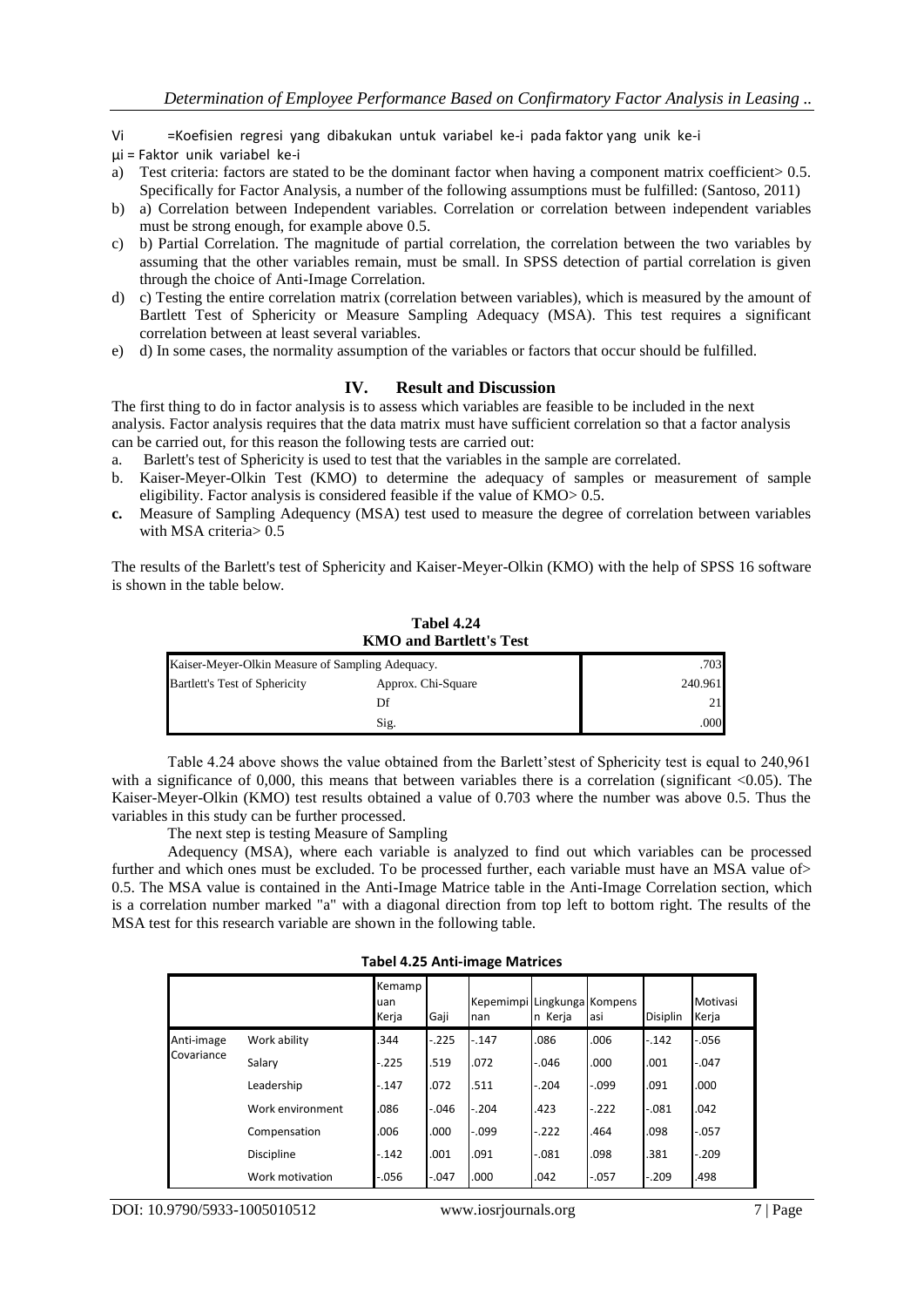| Anti-image  | Work ability      | .672 <sup>a</sup> | $-.532$             | $-.352$           | .227              | .014              | $-.393$           | $-.134$           |
|-------------|-------------------|-------------------|---------------------|-------------------|-------------------|-------------------|-------------------|-------------------|
| Correlation | Salary            | $-.532$           | $.748$ <sup>a</sup> | .140              | $-.099$           | .001              | .003              | $-.093$           |
|             | Leadership        | $-.352$           | .140                | .638 <sup>a</sup> | $-.438$           | $-.203$           | .205              | $-.002$           |
|             | Work environment  | .227              | $-.099$             | $-.438$           | .632 <sup>a</sup> | $-.502$           | $-.202$           | .092              |
|             | Compensation      | .014              | .001                | $-.203$           | $-.502$           | .730 <sup>a</sup> | .233              | $-.119$           |
|             | <b>Discipline</b> | $-.393$           | .003                | .205              | $-.202$           | .233              | .716 <sup>a</sup> | $-.480$           |
|             | Work motivation   | $-.134$           | $-.093$             | $-.002$           | .092              | $-.119$           | $-.480$           | .793 <sup>a</sup> |

a. Measures of Sampling Adequacy(MSA)

Dari tabel 4.25 diatas diketahui bahwa variabel-variabel dalam penelitian ini memiliki nilai MSA > 0,5 sehingga variabel dapat dianalisis secara keseluruhan lebih lanjut.

### **d.** *Estimasi Communality*

*Communalities* adalah proporsi dari varian suatu item peubah asal yang bisa dijelaskan oleh faktor utamanya. Nilai *Communalities* menjelaskan seberapa besar keragaman atau variasi item/peubah asal yang dapat diterangkan oleh faktor yang terbentuk. Nilai *communalities* ini diperoleh dengan menjumlahkan nilai *eigen value* pada faktor yang ada. Adapun nilai *communalities* yang diperoleh dalam penelitian ini dapat terlihat pada tabel dibawah ini

| <u>Communiques</u> |         |            |  |  |  |  |
|--------------------|---------|------------|--|--|--|--|
|                    | Initial | Extraction |  |  |  |  |
| Work ability       | 1.000   | .787       |  |  |  |  |
| Salary             | 1.000   | .626       |  |  |  |  |
| Leadership         | 1.000   | .722       |  |  |  |  |
| Work environment   | 1.000   | .780       |  |  |  |  |
| Compensation       | 1.000   | .750       |  |  |  |  |
| Discipline         | 1.000   | .732       |  |  |  |  |
| Work motivation    | 1.000   | .654       |  |  |  |  |

**Tabel 4.26 Communalities**

Extraction Method: Principal Component Analysis.

In the table above, the variable work ability (X1) has a value of 0.787, this means that about 78.7% of the variance of the variable work ability can be explained by the factors formed. The salary variable (X2) has a value of 0.626, this means that about 62.6% of the variance of the salary variable can be explained by the factors formed. The leadership variable (X3) has a value of 0.722, this means that around 72.2% of the variance of the leadership variables can be explained by the factors formed. The working environment variable (X4) has a value of 0.780, this means that around 78.0% of the variance of the work environment variable can be explained by the factors formed. The compensation variable (X5) has a value of 0.750, this means that around 75.0% of the variance of the compensation variable can be explained by the factors formed. The discipline variable (X6) has a value of 0.732, this means that around 73.2% of the variance of the disciplinary variables can be explained by the factors formed. Work motivation variable (X7) has a value of 0.654, this means that around 65.4% of the variance of work motivation variables can be explained by the factors formed.

#### **e. Performing Factor and Rotation**

After all variables meet the requirements to be analyzed, the next step is to carry out the core process of factor analysis, which is to extract from a set of variables, so that one or several factors are formed. Factor rotation is done to facilitate interpretation in determining which variables are listed in a factor. In this study, varimax rotation which is included in the Orthogonali rotation method is rotating the axis 90 °.

1) Determination of Number of Factors

In this study the author determines the number of factors using the eigen value value with the eigenvalue value> 1. (Imam Ghozali in Nurjannah 2010). The eigen value is always sorted from the largest to the smallest. To find out the number of factors formed from the extraction results can be seen in the table of total variance explained.

In table 4.27 it is known that of the 7 variables included for factor analysis, there are 2 factors formed because from component 1 to component 2 shows eigen value> 1 then the factoring process only reaches 2 factors, if it is continued until the next factor eigen values are lacking of 1 which is equal to 0.620. So it is known that 3 factors are the most optimal number.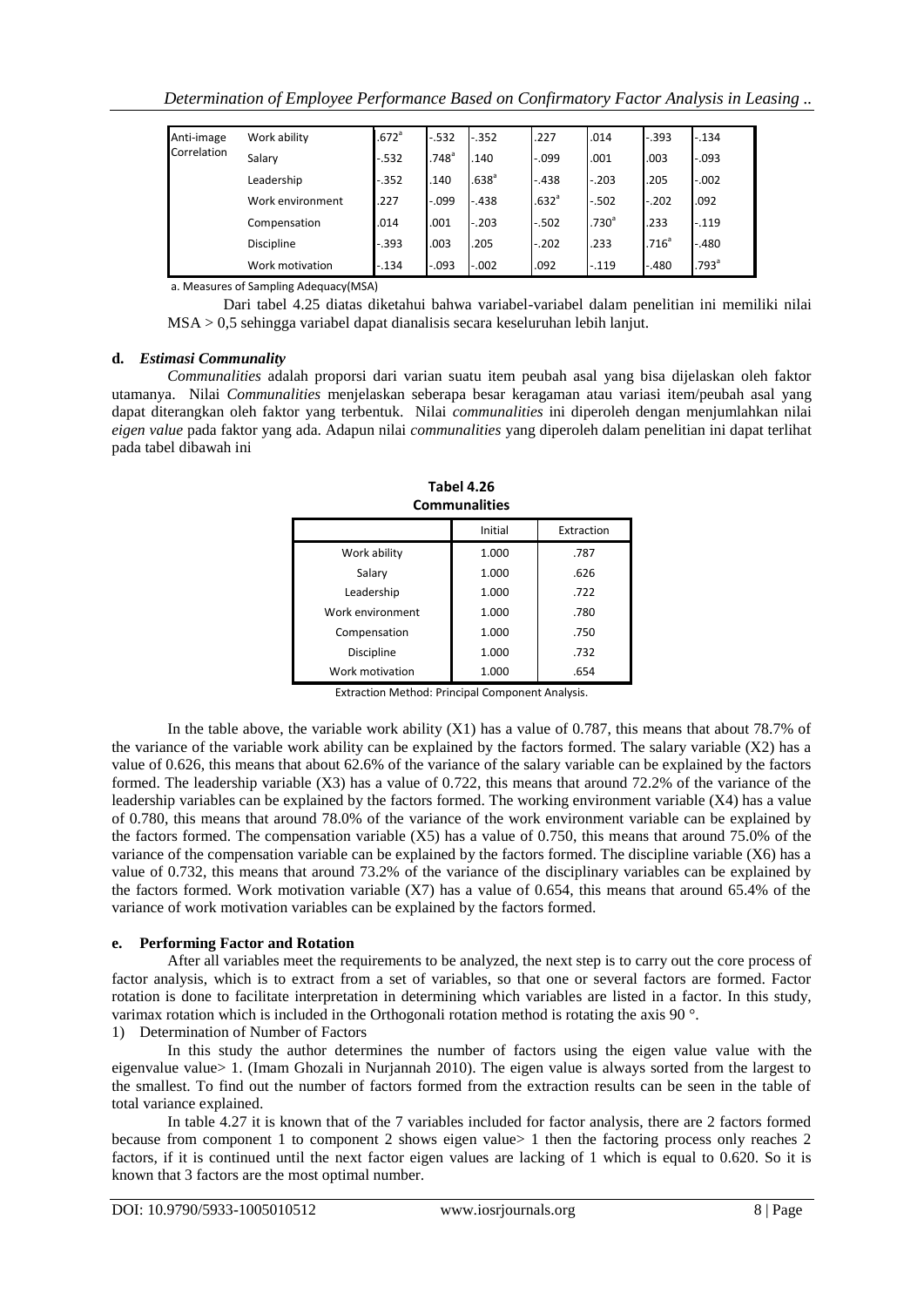|                          |       | Initial Eigenvalues |              |       | <b>Extraction Sums of Squared</b><br>Loadings |              |       | <b>Rotation Sums of Squared</b><br>Loadings |              |
|--------------------------|-------|---------------------|--------------|-------|-----------------------------------------------|--------------|-------|---------------------------------------------|--------------|
| Compon<br>ent            | Total | $%$ of<br>Variance  | Cumulative % | Total | $%$ of<br>Variance                            | Cumulative % | Total | $%$ of<br>Variance                          | Cumulative % |
| 1                        | 3.112 | 44.459              | 44.459       | 3.112 | 44.459                                        | 44.459       | 2.786 | 39.797                                      | 39.797       |
| $\overline{\mathbf{c}}$  | 1.938 | 27.688              | 72.148       | 1.938 | 27.688                                        | 72.148       | 2.265 | 32.350                                      | 72.148       |
| 3                        | .620  | 8.856               | 81.004       |       |                                               |              |       |                                             |              |
| $\overline{\mathcal{L}}$ | .478  | 6.822               | 87.826       |       |                                               |              |       |                                             |              |
| 5                        | .374  | 5.337               | 93.163       |       |                                               |              |       |                                             |              |
| 6                        | .289  | 4.125               | 97.287       |       |                                               |              |       |                                             |              |
| 7                        | .190  | 2.713               | 100.000      |       |                                               |              |       |                                             |              |

**Tabel 4.27 Total Variance Explained**

Extraction Method: Principal Component Analysis.

#### 2) Interpretation of Factors

After a factor is formed, the next step is to interpret the factors formed by looking at the component matrix table which shows the 7th variable distribution on the 2 factors formed. While the numbers in the table are loading factors, which indicate the magnitude of the correlation between a variable and the factors formed.

In table 4.28, namely the initial matrix component table, the results of the factors cannot yet be interpreted because the existing variables only collect on one or several factors not yet comprehensive, for this reason a factor rotation needs to be done.

This factor rotation is intended to get a clear view of the data from the loading value for each variable on the existing factors. This interpretation is based on the largest loading value of each variable on the existing factors, so a variable will enter into the factor that has the largest loading value, after a large correlation is made to each row. Table 4.29, namely the rotated component matrix table shows the results of factor rotation.

| Component Matrix  |           |      |  |  |  |  |
|-------------------|-----------|------|--|--|--|--|
|                   | Component |      |  |  |  |  |
|                   |           | 2    |  |  |  |  |
| <b>Discipline</b> | .819      | .246 |  |  |  |  |
| Work ability      | .765      | .449 |  |  |  |  |
| Work motivation   | .733      | .341 |  |  |  |  |
| Salary            | .680      | .403 |  |  |  |  |
| Leadership        | $-.426$   | .735 |  |  |  |  |
| Work environment  | $-.555$   | .687 |  |  |  |  |
| Compensation      | $-.604$   | .621 |  |  |  |  |

**Tabel 4.28 Component Matrix<sup>a</sup>**

Extraction Method: Principal Component Analysis.

a. 2 components extracted.

|                   | <b>Rotated Component Matrix<sup>ª</sup></b> |         |  |  |  |
|-------------------|---------------------------------------------|---------|--|--|--|
|                   | Component                                   |         |  |  |  |
|                   |                                             |         |  |  |  |
| Work ability      | .887                                        | $-.022$ |  |  |  |
| <b>Discipline</b> | .826                                        | $-.223$ |  |  |  |
| Work motivation   | .803                                        | $-.097$ |  |  |  |
| Salary            | .791                                        | $-.016$ |  |  |  |
| Work environment  | $-.109$                                     | .876    |  |  |  |

**Tabel 4.29 Rotated Component Matrix<sup>a</sup>**

Extraction Method: Principal Component Analysis. Rotation Method: Varimax with Kaiser Normalization.

Leadership .025 | .849 Compensation 186 .186 .846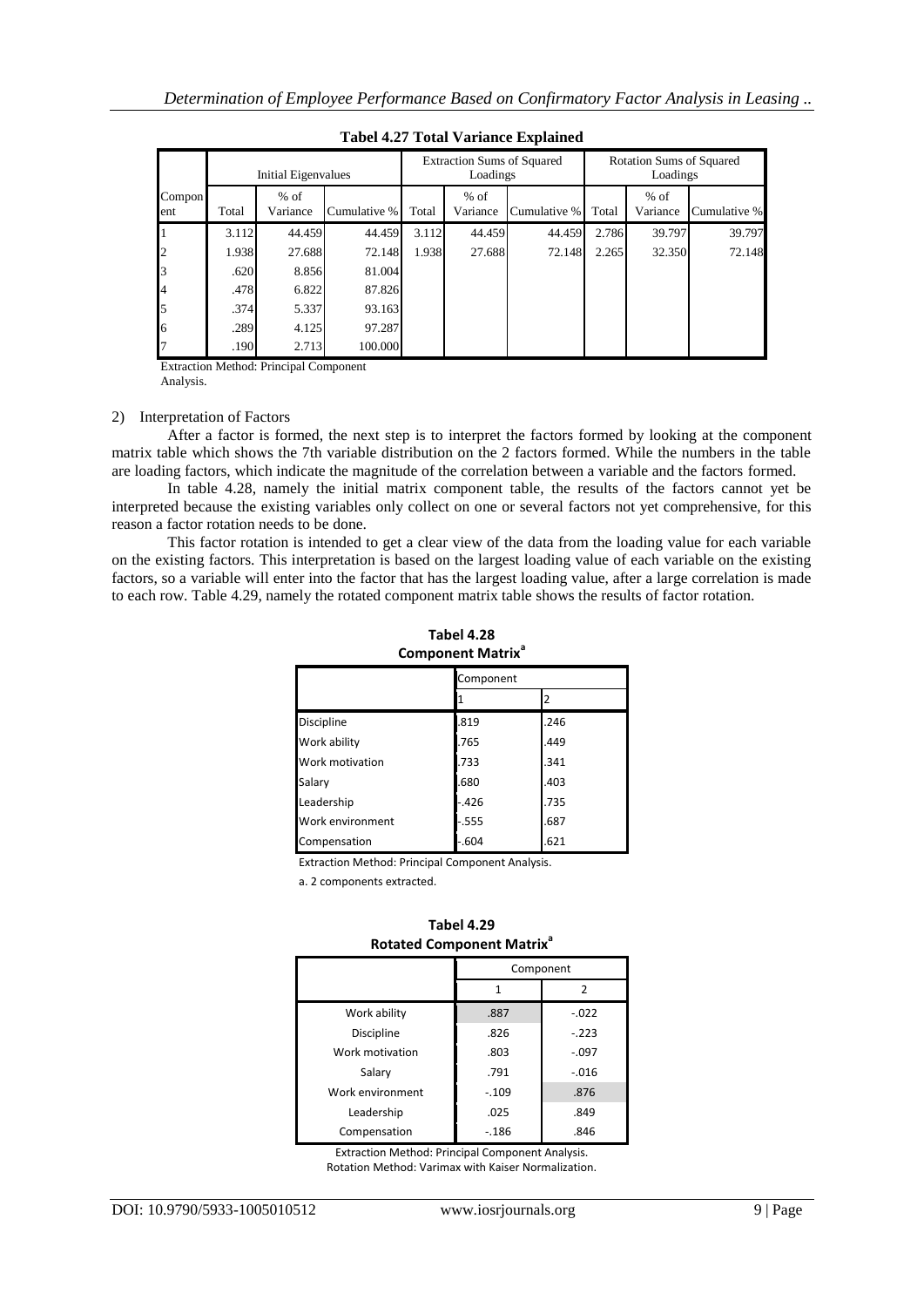| ROLALED COMPONENT MATH. |              |         |  |  |
|-------------------------|--------------|---------|--|--|
|                         | Component    |         |  |  |
|                         | $\mathbf{1}$ | 2       |  |  |
| Work ability            | .887         | $-.022$ |  |  |
| Discipline              | .826         | $-.223$ |  |  |
| Work motivation         | .803         | $-.097$ |  |  |
| Salary                  | .791         | $-.016$ |  |  |
| Work environment        | $-.109$      | .876    |  |  |
| Leadership              | .025         | .849    |  |  |
| Compensation            | $-186$       | .846    |  |  |

**Tabel 4.29 Rotated Component Matrix<sup>a</sup>**

Extraction Method: Principal Component Analysis.

Rotation Method: Varimax with Kaiser Normalization.

a. Rotation converged in 3 iterations.

Component matrix results of rotated component matrix shown in table 4.29 show a clearer and more obvious distribution of variables. It is evident that the factor loading that was once small was further reduced and the large loading factor was getting bigger. Then obtained several variables that dominate each factor, namely as follows:

a) The first factor, consists of workability (X1) with a factor loading value of 0.887.

b) b) The second factor, consisting of the work environment (X4) with a loading factor value of 0.876.

| <b>Tabel 4.30</b>                      |
|----------------------------------------|
| <b>Component Transformation Matrix</b> |

| Component      |                                               |       |
|----------------|-----------------------------------------------|-------|
|                | .850                                          | - 527 |
| $\overline{c}$ | .527                                          |       |
| Analysis.      | <b>Extraction Method: Principal Component</b> |       |

Rotation Method: Varimax with Kaiser Normalization.

From the Component Transformation Matrix table you can see the numbers on the diagonal, between Component1 and 1 and Component 2 with 2. The two numbers are far above 0.5. This proves that the two factors (Component) formed are correct, because they have a high correlation. Multiple linear regression aims to calculate the effect of two or more independent variables on one dependent variable and predict the dependent variable using two or more independent variables.

The formula for multiple regression analysis is as follows:

$$
Y = \alpha + b_1 X_1 + b_2 X_2 + \epsilon
$$

|       |                  |        | Unstandardized<br>Coefficients | Standardized<br>Coefficients |         |      | <b>Collinearity Statistics</b> |       |
|-------|------------------|--------|--------------------------------|------------------------------|---------|------|--------------------------------|-------|
| Model |                  | B      | Std. Error                     | Beta                         | T       | Sig. | <b>VIF</b><br>Tolerance        |       |
| 1     | (Constant)       | 22.490 | .037                           |                              | 605.841 | .000 |                                |       |
|       | Kemampuan Kerja  | 2.148  | .037                           | .778                         | 57.499  | .000 | 1.000                          | 1.000 |
|       | Lingkungan Kerja | 1.706  | .037                           | .618                         | 45.670  | .000 | 1.000                          | 1.000 |

a. Dependent Variable: Kinerja Karyawan

Based on table 4.32, multiple linear regression is obtained as follows Y= 22,490 + 2,148 X<sub>1</sub> + 1,706 X<sub>2</sub> +  $\varepsilon$ The interpretation of multiple linear regression equations is:

- 1) If everything in the independent variables is considered zero, the value of employee performance (Y) is 22.490.
- 2) If there is an increase in work capacity of 1, then employee performance (Y) will increase by 2,148.
- 3) If there is an increase in the environmental environment of 1, then employee performance (Y) will increase by 1,706.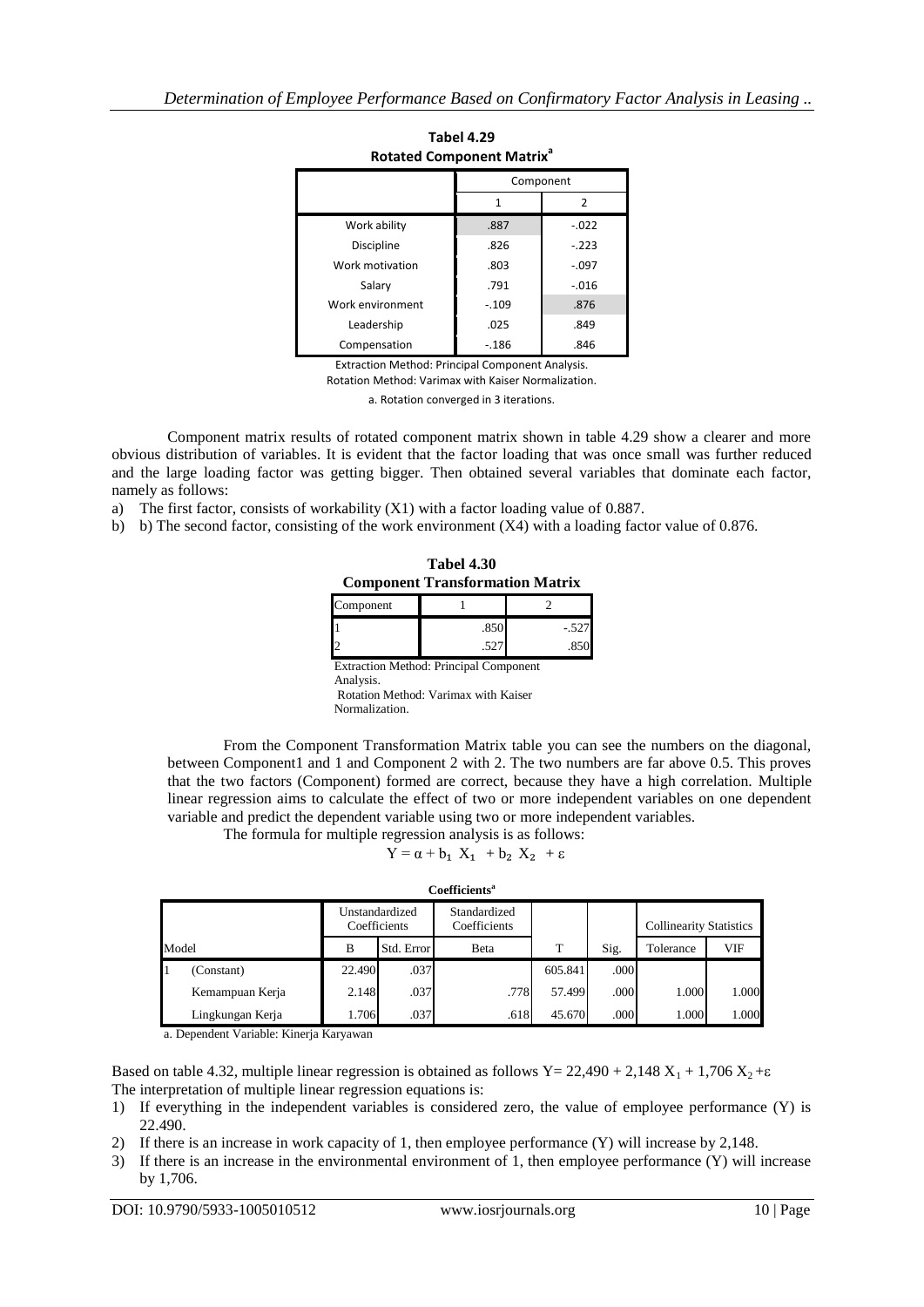#### **b. Simultaneous Significant Test (F Test)**

F test (simultaneous test) is conducted to see the effect of independent variables on the dependent variable simultaneously. The method used is to see the level of significance  $(= 0.05)$ . If the significance value is smaller than 0.05 then H0 is rejected and Ha is accepted.

| <b>ANOVA</b> <sup>b</sup> |            |                |     |             |         |                   |  |  |
|---------------------------|------------|----------------|-----|-------------|---------|-------------------|--|--|
| Model                     |            | Sum of Squares | df  | Mean Square | F       | Sig.              |  |  |
| 1                         | Regression | 572.100        |     | 286.050     | 2.696E3 | .000 <sup>a</sup> |  |  |
|                           | Residual   | 7.852          | 74  | .106        |         |                   |  |  |
|                           | Total      | 579.952        | 761 |             |         |                   |  |  |

a. Predictors: (Constant), Lingkungan Kerja , Kemampuan Kerja

b. Dependent Variable: Kinerja Karyawan

Based on table 4.33 above, it can be seen that the significant probability is far less than 0.05, which is  $0,000$  <0,05, so the regression model can be said that in this study the work ability and work environment simultaneously have a positive and significant effect on employee performance.

## **c. Partial Significant Test (t Test)**

The Partial Test (t) shows how far the independent variables individually explain the variation of this test using the 5% significance level.

| Uji Parsial |                  |        |                                |                              |         |      |                                |       |
|-------------|------------------|--------|--------------------------------|------------------------------|---------|------|--------------------------------|-------|
|             |                  |        | Unstandardized<br>Coefficients | Standardized<br>Coefficients |         |      | <b>Collinearity Statistics</b> |       |
| Model       |                  | B      | Std. Error                     | Beta                         | T       | Sig. | Tolerance                      | VIF   |
|             | (Constant)       | 22.490 | .037                           |                              | 605.841 | .000 |                                |       |
|             | Kemampuan Kerja  | 2.148  | .037                           | .778                         | 57.499  | .000 | 1.000                          | 1.000 |
|             | Lingkungan Kerja | 1.706  | .037                           | .618                         | 45.670  | .000 | 1.000                          | 1.000 |

a. Dependent Variable: Kinerja Karyawan

Based on table 4.34 above it can be seen that:

1) Effect of work ability on employee performance.

Significant testing with decision-making criteria:

Ha is accepted and H0 is rejected, if t count> t table or Sig.  $t < \alpha$ 

Ha is rejected and H0 is accepted, if tcount  $\lt$ ttable or Sig. t  $\alpha$ 

thitung is 57.499 while t table is 1.666 and significant is 0.000, so thitung57.499> ttable 1.666 and significant 0.000 <0.05, then Ha is accepted and H0 is rejected, which states that work ability has a partial effect on employee performance.

2) The influence of the work environment on employee performance.

Significant testing with decision-making criteria:

Ha is accepted and H0 is rejected, if t count > t table or Sig.  $t < \alpha$ 

Ha is rejected and H0 is accepted, if tcount <ttable or Sig. t  $\alpha$ 

thitung is 45,670 while t table is 1,666 and significant is 0,000, so thitung45,670> t table 1.666 and significant 0,000 <0.05, then Ha is accepted and H0 is rejected, which states that the work environment has a partial effect on employee performance.

#### **d. Coefficient of Determination**

The coefficient of determination analysis is used to determine the percentage of the variation in the influence of independent variables on the dependent variable.

| Model Summary <sup>b</sup> |                     |          |                          |                               |  |  |  |
|----------------------------|---------------------|----------|--------------------------|-------------------------------|--|--|--|
| Model                      |                     | R Square | <b>Adjusted R Square</b> | Std. Error of the<br>Estimate |  |  |  |
|                            | $.993$ <sup>a</sup> | 986      | 986                      | .325738062                    |  |  |  |

a. Predictors: (Constant), Lingkungan Kerja , Kemampuan Kerja

b. Dependent Variable: Kinerja Karyawan